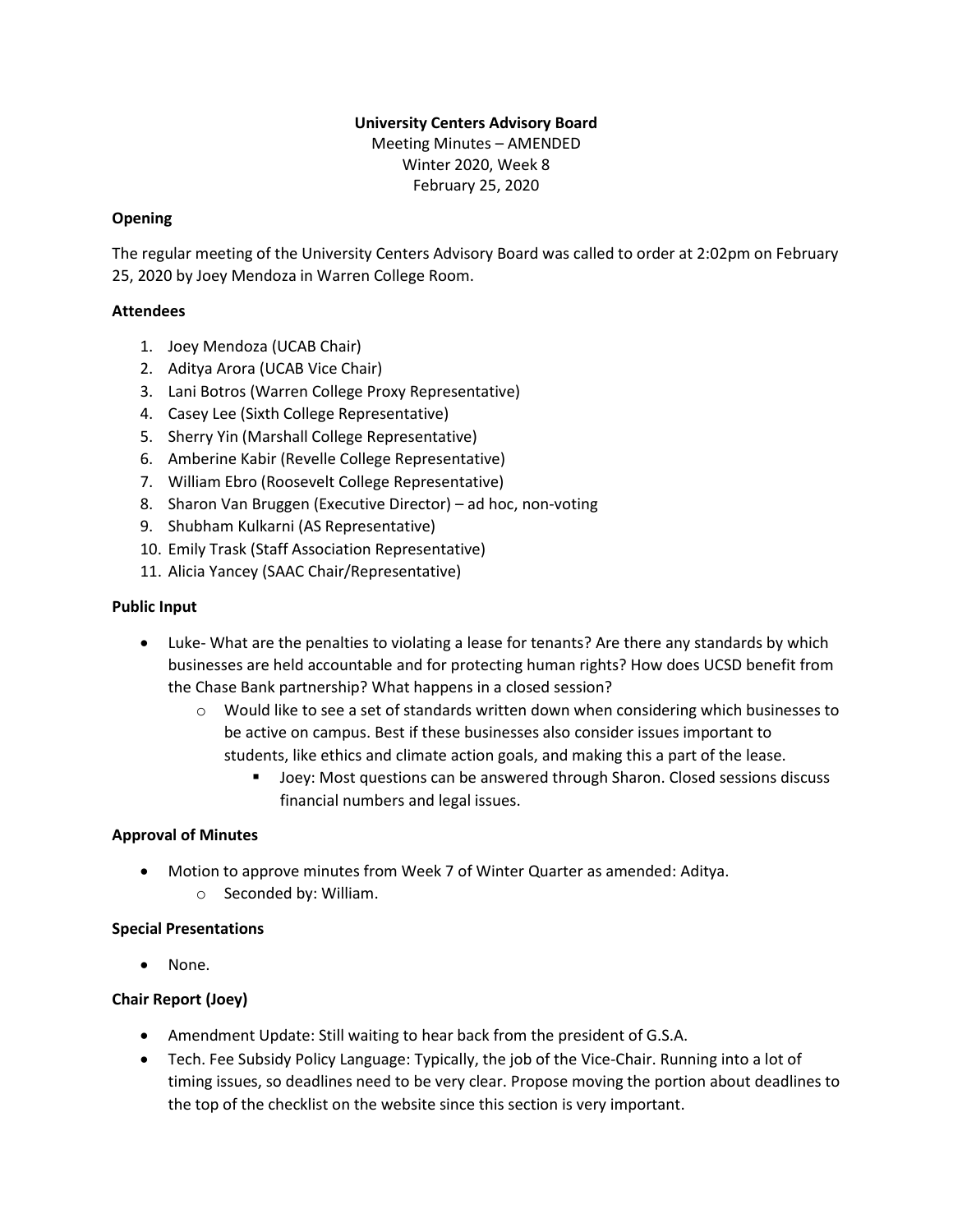- $\circ$  Emily: Student life business office has deadlines and requirements for managing these funds. Best to run these changes by this office so money can be allocated in a timely manner.
- o Updates to changing the language of the website in the following weeks.
- Retreat information content will be reported next week.
- Attempting to plan a visit to SDSU. Will keep everyone updated.

### **Vice Chair Report (Aditya)**

None.

## **Director Report (Sharon)**

- Dirty Birds: Anticipating a soft opening over spring break. Will likely to have a friends and family event; a chance to give them feedback.
- Projects like PCE Dining Counter Retrofit and Space 214 Renovation are in process. TapEx Patio is close to completion, still waiting on fire pits, added meeting room chairs in buildings, and ordered more dining room furniture.
- Some projects dedicated to replacing or maintaining equipment. Ex: Forum A/V system wiring replacement.
	- o Questions/Discussions:
	- o Lani: What happens to the replaced items?
		- Sharon: Try to reuse and repurpose what we can. Non-reusable items go into surplus sales in UCSD and potentially sold to other departments. If it cannot be sold, it goes through an extensive recycling process.
		- Joey: We also revamp current furniture with new paint jobs instead of purchasing new furniture. On the Budget Committee, you can advocate for projects you want to happen on campus, so this is something to consider.

## **New Business**

Tech Fee Subsidy

- The Intermission Orchestra
	- o Official Criteria Count:
		- 1. Educational? No.
		- 2. Gathering for more than 3 hours? No.
		- 3. During off hours Yes.
		- 4. At original student center? No.
		- 5. Alumni involved? Yes.
		- 6. Open to the public? Yes.
		- 7. Open to all UCSD students? Yes.
		- 8. Sought funding from other sources- Yes.
		- 9. Is it a fundraiser? No.
		- 10. Is it free? Yes.
	- o Motion to approve: *Approved.*
	- o Amount Approved: \$100.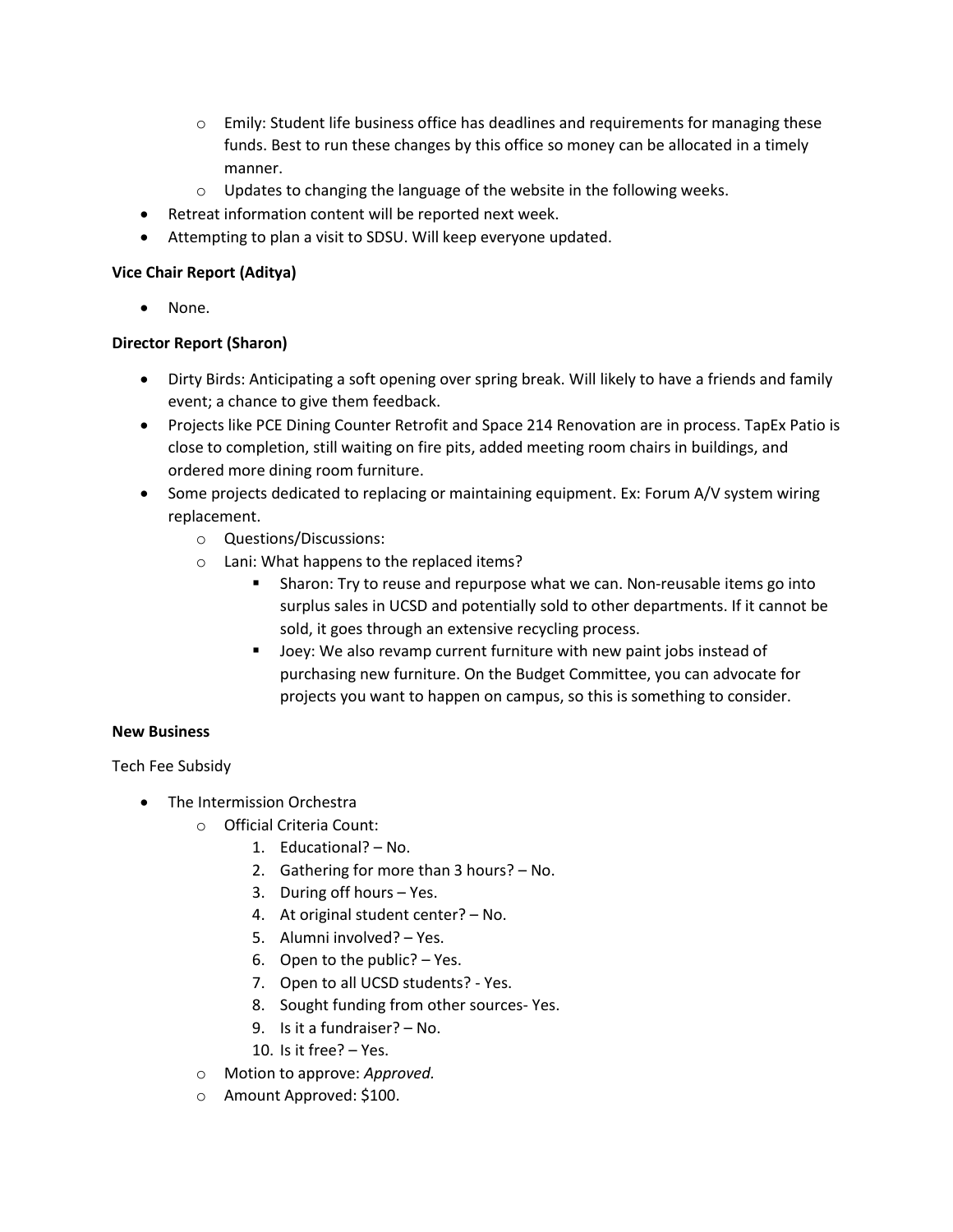#### **Member Reports**

• None.

#### **Old Business**

- Transfer Center Discussion-Previous discussion ended in 10-15 reservable spaces at one time for the center, however this has not been voted on yet.
	- o Lani: 15 may be too much. 12 sounds better.
		- Aditya: Agreed.
		- William: 15 is not enough. Does 13 work?
		- Aditya: 12 is better because it is three times more than what students receive.
		- $\circ$  Emily: They do have their space at Biomedical Library, we are not their only option.
			- Joey: That space is smaller than the rooms in University Centers.
			- William: They have Biomedical Library space, but they wanted space to give presentations and provide one-on-one tutoring; that is why they made this request.

Motion to Allow Transfer Resource Center 13 Meeting Room Reservations at Any Time: *Approved.* 

*Vote: Passes.* 

- PC Marquee Discussion
	- o Lani: Corporate businesses should not be allowed to advertise.
	- $\circ$  Joey: We also must consider the campus partnerships presentation, about trying to consolidate and optimize revenue streams. Would partnerships be blocked if we do not allow them to advertise? Do we want to consider creating partnerships?
		- Lani: A partnership and their advertisement is enough. Open to having more school ambassadors, but no flash advertisements.
	- $\circ$  Shubham: If we build a partnership, advertising in their space is acceptable. But the marquee is different. Partnerships can simply use the avenues of advertisement they were given in the partnership.
	- $\circ$  Sharon: There is much to consider. We should create a chart of what we need to cover: corporate advertising (unaffiliated in any way), sponsorships (money is received, and they receive potential lines of advertising), partnerships (mutually beneficial partnership Ex: Lyft, PC vendors).
	- $\circ$  Shubham: Partnership with UCSD does not necessarily mean it is a partnership for students; unsure about allowing them to advertise on the marquee. Advertisements on the marquee should benefit the students.
	- $\circ$  William: Constituents do not want advertisements that negatively affect students. 10-15% advertisement was a good idea. On partnerships, it would be good to have them on the marquee to get the information out to students.
	- $\circ$  Lani: Regardless, the PC Marquee is ours. There are many ways for a company to advertise in the first place. We can provide a list of acceptable advertising methods we allow already.

Motion to Table Discussion Until Next Week: *Approved.*